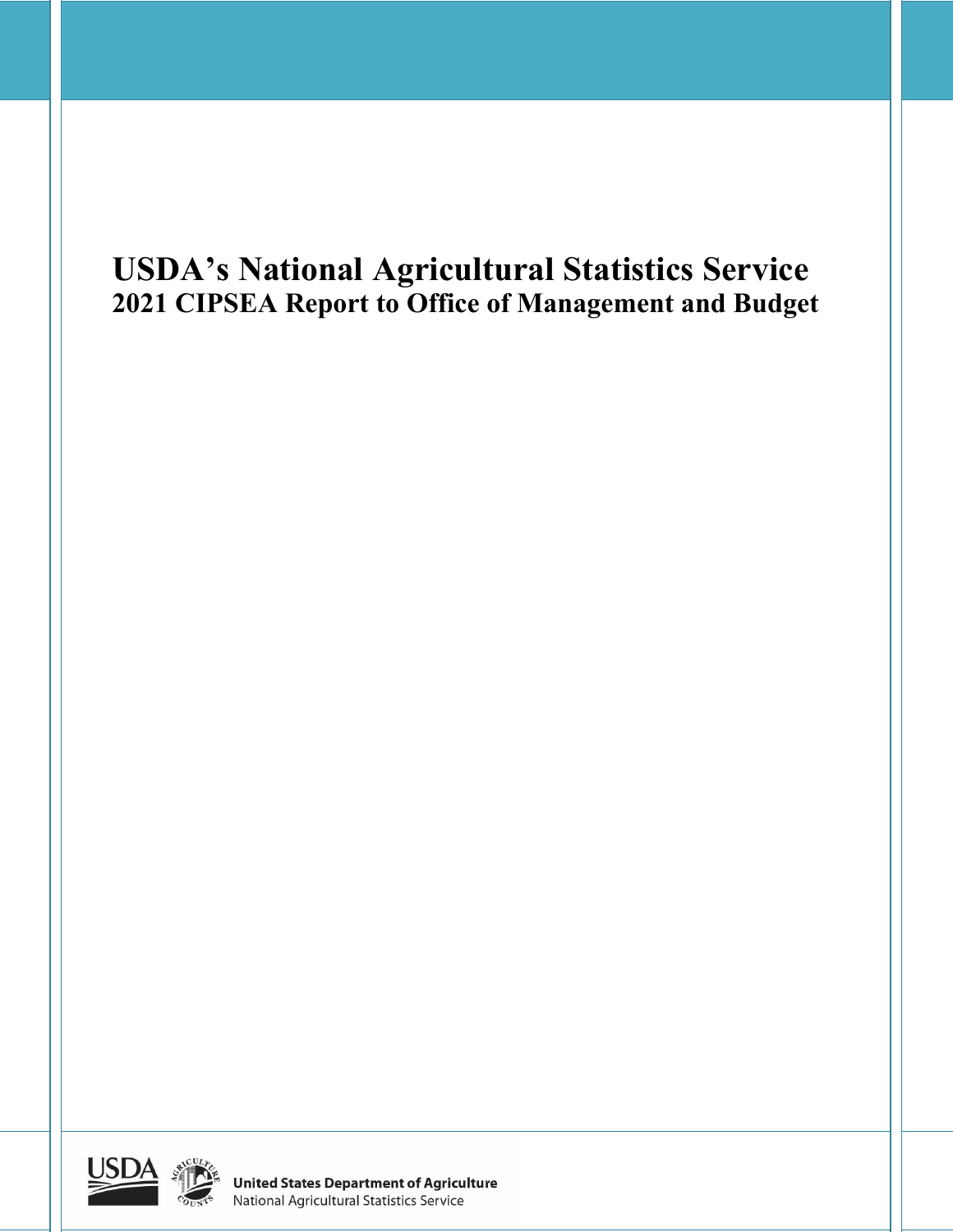## **2021 CIPSEA Report to OMB for USDA's National Agricultural Statistics Service**

## **General**

The Confidential Information Protection and Statistical Efficiency Act (CIPSEA) provides strong confidentiality protections to Federal agencies conducting statistical information collections such as surveys and censuses, as well as other statistical activities including data analysis. CIPSEA was originally codified in Title V of the E-Government Act, Confidential Information Protection and Statistical Efficiency Act of 2002, but was replaced with the Confidential Information Protection and Statistical Efficiency Act of 2018, Title III of Pub. L. No. 115-435, codified in 44 U.S.C. Ch. 35.

This report contains the USDA National Agricultural Statistics Service's (NASS) CIPSEA activities in 2021 and fulfills the Office of Management and Budget's (OMB) annual report requirement documented in the *Implementation Guidance for Title V of the E-Government Act, Confidential Information Protection and Statistical Efficiency Act of 2002 (CIPSEA)* dated June 15, 2007. OMB has not issued revised guidance for the 2018 version of CIPSEA, hence, this report was prepared following guidance from the 2002 version.

## **Use of the CIPSEA Pledge**

In 2021 NASS conducted surveys and censuses approved under 36 OMB Control Numbers; all of these Information Collections were covered under CIPSEA. All questionnaires (paper and online) used for these Information Collections included the following CIPSEA pledge:

The information you provide will be used for statistical purposes only. Your response will be kept confidential and any person who willfully discloses ANY identifiable information about you or your operation is subject to a jail term, a fine, or both. This survey is conducted in accordance with the Confidential Information Protection and Statistical Efficiency Act of 2018, Title III of Pub. L. No. 115-435, codified in 44 U.S.C. Ch. 35 and other applicable Federal laws. For more information on how we protect your information please visit: [https://www.nass.usda.gov/confidentiality.](https://www.nass.usda.gov/confidentiality)

For voluntary surveys the statement, "Response to this survey is voluntary." followed this pledge. For mandatory surveys the statement, "Response to this survey is mandatory." followed the pledge.

Table 1 provides the list of Information Collections (ICs) NASS had active in 2021. NASS followed the confidentiality provisions in the Confidential Information Protection and Statistical Efficiency Act of 2018, Title III of Pub. L. No. 115-435, codified in 44 U.S.C. Ch. 35 for the data collected from all of these ICs*.*

| OMB No. | <b>Information Collection Name</b> |
|---------|------------------------------------|
|         | $0535-0001$ Cold Storage           |
|         | 0535-0002 Field Crops Production   |
|         | 0535-0003   Agricultural Prices    |

**Table 1:** NASS's Information Collections Active in 2021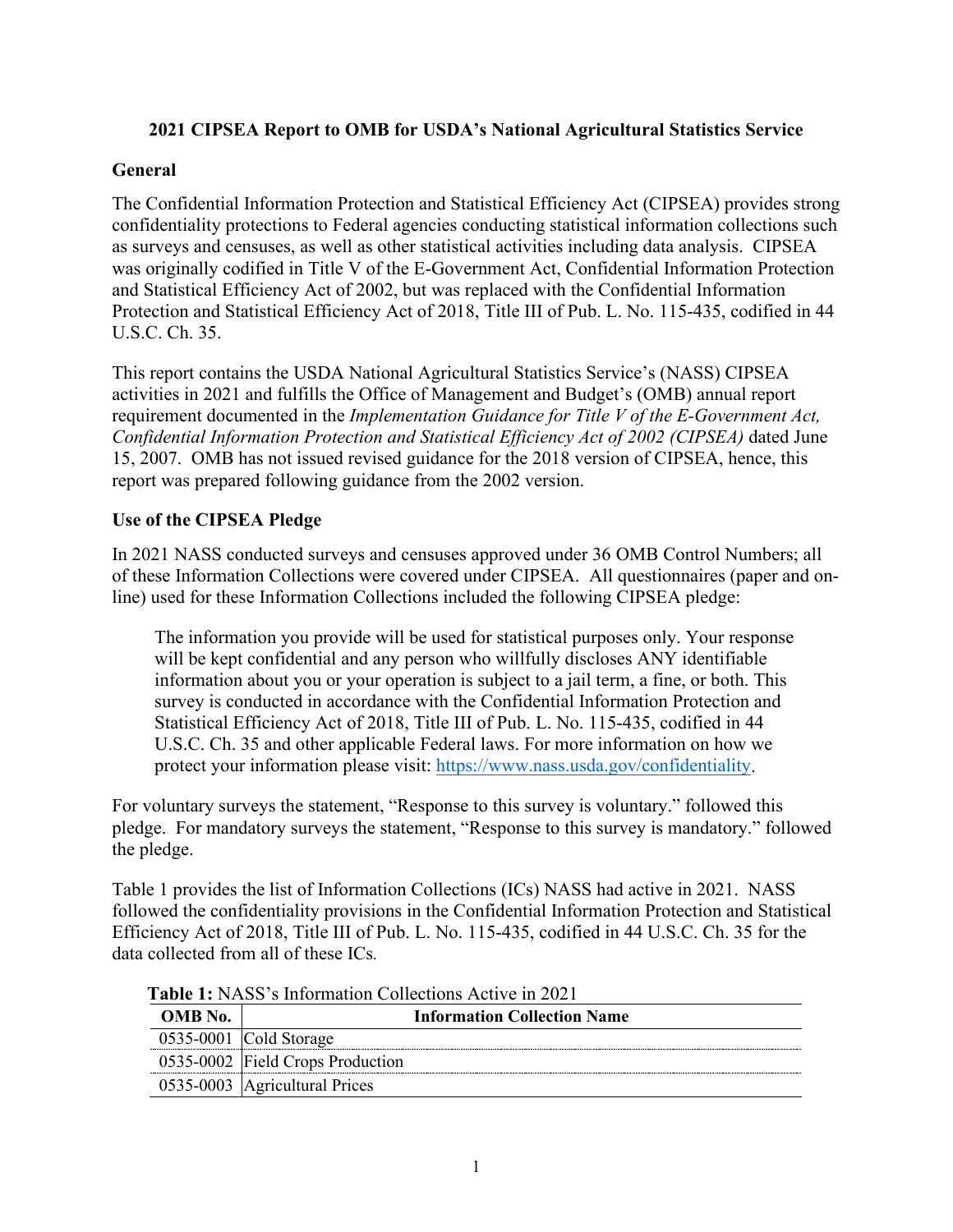| OMB No.   | <b>Information Collection Name</b>                               |
|-----------|------------------------------------------------------------------|
| 0535-0004 | Egg, Chicken, and Turkey Surveys                                 |
| 0535-0005 | Livestock Slaughter                                              |
| 0535-0007 | <b>Stocks Reports</b>                                            |
| 0535-0020 | Milk and Milk Products                                           |
| 0535-0037 | Vegetable Surveys                                                |
| 0535-0039 | Fruit, Nuts, and Specialty Crops                                 |
| 0535-0088 | Field Crops Objective Yield                                      |
| 0535-0093 | Floriculture Survey                                              |
|           | 0535-0109 Agricultural Labor                                     |
| 0535-0140 | List Sampling Frame Survey                                       |
| 0535-0150 | Aquaculture                                                      |
| 0535-0153 | Honey Survey                                                     |
| 0535-0212 | Mink Survey                                                      |
| 0535-0213 | Agricultural Surveys Program                                     |
| 0535-0218 | Agricultural Resource Management and Chemical Use Surveys (ARMS) |
| 0535-0220 | <b>Cotton Ginnings</b>                                           |
|           | 0535-0226 Census of Agriculture                                  |
|           | 0535-0236 Census of Horticultural Specialties                    |
|           | 0535-0243 Census Content Testing                                 |
|           | 0535-0248 Generic Clearance of Survey Improvement Projects       |
| 0535-0249 | Organic Survey                                                   |
| 0535-0251 | Residue and Biomass Field Survey                                 |
| 0535-0254 | Current Agricultural Industrial Reports (CAIR)                   |
| 0535-0256 | Feral Swine Survey                                               |
| 0535-0258 | Cost of Pollination Survey                                       |
|           | 0535-0259 Local Foods Survey                                     |
| 0535-0261 | Generic Customer Satisfaction Survey                             |
|           | 0535-0262 Water Use Survey                                       |
|           | 0535-0264 Quick Response for Cooperator funded Generic Clearance |
|           | 0535-0266 Custom Work Survey                                     |
|           | 0535-0270 Hemp Acreage and Production Survey                     |
|           | 0535-0271 Agroforestry Survey                                    |
| 0535-0272 | Conservation Practice Adoption Motivations Survey                |

## **Use of the CIPSEA Agents Provision**

In accordance with CIPSEA, NASS granted agent status to 2,883 contractors and researchers in 2021. All agents received CIPSEA training or signed the confidentiality certificate in either Appendix A (form ADM–043) or Appendix B (form NAS-004). The certificates affirm all agents were aware of, and agreed to abide by, CIPSEA provisions. All agents had access to CIPSEA-protected data collected under one or more of the Information Collections listed in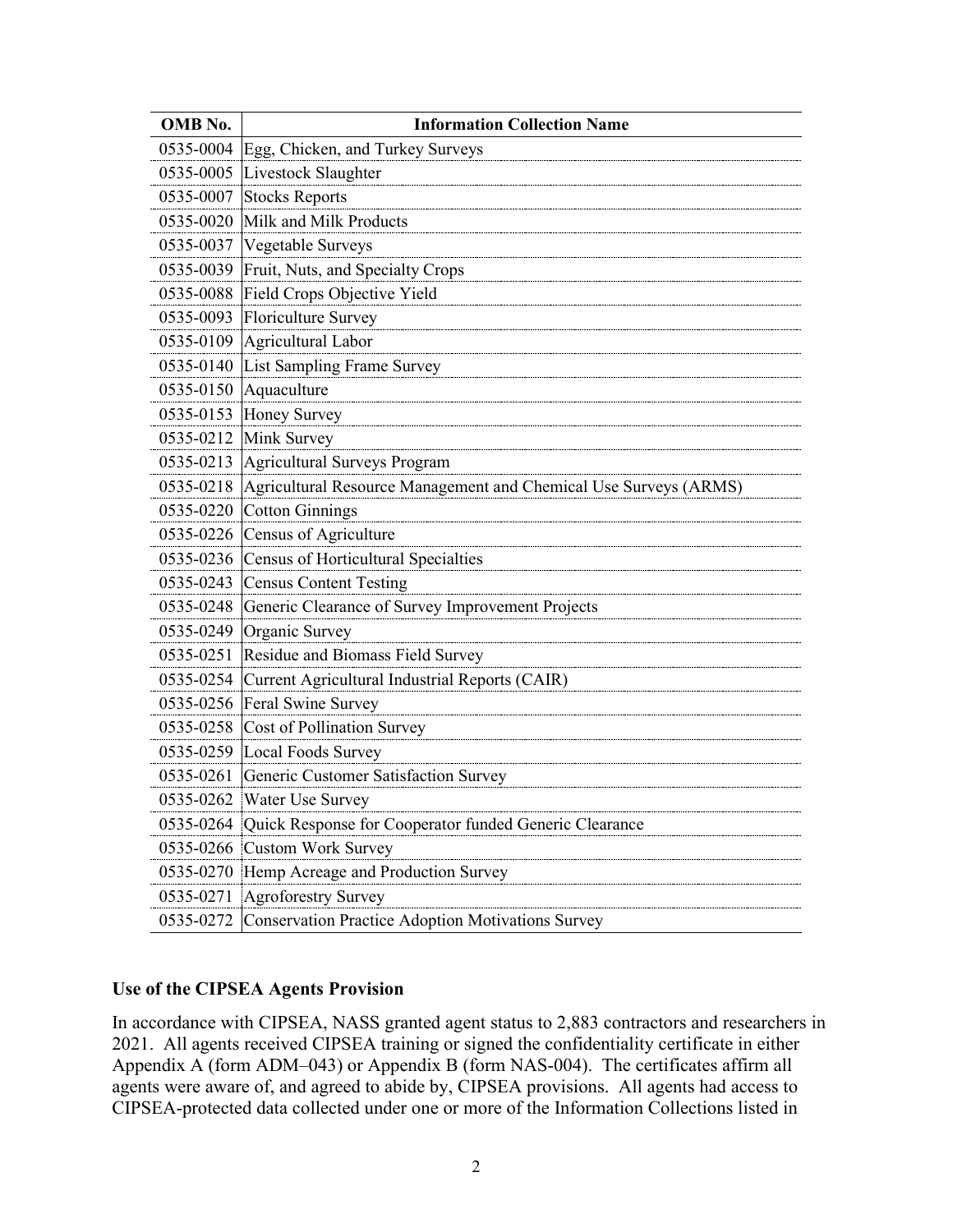Table 1. The categories of agents NASS granted in 2021, along with a count of each type, are listed in Table 2.

| <b>Agent</b>                                             | <b>Description</b>                                                                                                                                                                                                                                                                                                                                                                                                                                                                                                                                                                                                                                                                                                                                                                                                                                                                                                                                                                          | Approximate<br><b>Agent Count</b> |
|----------------------------------------------------------|---------------------------------------------------------------------------------------------------------------------------------------------------------------------------------------------------------------------------------------------------------------------------------------------------------------------------------------------------------------------------------------------------------------------------------------------------------------------------------------------------------------------------------------------------------------------------------------------------------------------------------------------------------------------------------------------------------------------------------------------------------------------------------------------------------------------------------------------------------------------------------------------------------------------------------------------------------------------------------------------|-----------------------------------|
| Enumerators                                              | NASS cooperates with the National Association of State Departments of<br>Agriculture (NASDA) to provide enumerators who collect data for NASS's<br>surveys. Annually, all enumerators must sign a confidentiality statement<br>NAS-004: NASDA Certification of Confidentiality and Motor Vehicle<br>Insurance (see Appendix B). NASS maintains a memorandum of<br>understanding (MOU) with NASDA that explains CIPSEA confidentiality<br>provisions. NASDA enumerators include both those who conduct<br>interviews over the telephone and those who conduct face-to-face<br>interviews.                                                                                                                                                                                                                                                                                                                                                                                                    | 2,500                             |
| <b>State Employees</b>                                   | NASS maintains MOUs with State governments and Land Grant<br>Universities. Some of these MOUs provide State-funded employees who<br>work in NASS Field Offices. These employees perform similar activities<br>to NASS employees, including accessing CIPSEA-protected data for<br>processing, review, editing, and analysis.                                                                                                                                                                                                                                                                                                                                                                                                                                                                                                                                                                                                                                                                | 40                                |
| Information<br>Technology<br>Contractors &<br>Affiliates | NASS contracts with various information technology companies to provide<br>system programming and maintenance services. NASS also contracts with<br>other USDA offices to provide information technology services. Some of<br>these contractors and USDA staff have access to CIPSEA-protected data.                                                                                                                                                                                                                                                                                                                                                                                                                                                                                                                                                                                                                                                                                        | 157                               |
| $NASS$ -Funded $1/$<br>Researchers                       | NASS contracts with the National Institute of Statistical Sciences (NISS),<br>universities, and other researchers to provide expertise on various statistical<br>and geospatial methodologies. Each contract is formalized with a<br>Statement of Work, an Intergovernmental Personnel Act, or a cooperative<br>agreement. These researches are provided access to data to conduct<br>research on statistical analysis methodologies. Data access is provided at<br>NASS facilities and/or on NASS's computer network.                                                                                                                                                                                                                                                                                                                                                                                                                                                                      | 7                                 |
| Researchers<br>(Non-NASS<br>funded)                      | This category includes researchers from universities and governmental<br>agencies (Federal and State) who request to access existing NASS survey<br>data for research purposes. Before these researches are granted agent status<br>to conduct specialized statistical analyses on CIPSEA-protected data, they<br>must provide NASS with the following information:<br>- Specify what data are needed.<br>- Specify how the data will be used (method of analysis, statistical<br>techniques and the level of reliability that will be required.<br>- Specify where the data will be accessed.<br>Specify all persons, organizational units, and/or sub-agents who will<br>have access to the data. Each person must also provide his/her U.S.<br>citizenship status.<br>NASS uses the above information to determine if access is granted. If<br>granted, data access is a provided at NASS facilities, at NASS-controlled<br>centers, or through remote access via a secure data enclave. | 179                               |
| Total                                                    |                                                                                                                                                                                                                                                                                                                                                                                                                                                                                                                                                                                                                                                                                                                                                                                                                                                                                                                                                                                             | 2,883                             |
|                                                          |                                                                                                                                                                                                                                                                                                                                                                                                                                                                                                                                                                                                                                                                                                                                                                                                                                                                                                                                                                                             |                                   |

**Table 2:** NASS Agents Granted in 2021

1/ Some university researchers may be at NASS on sabbatical and not actually funded by NASS.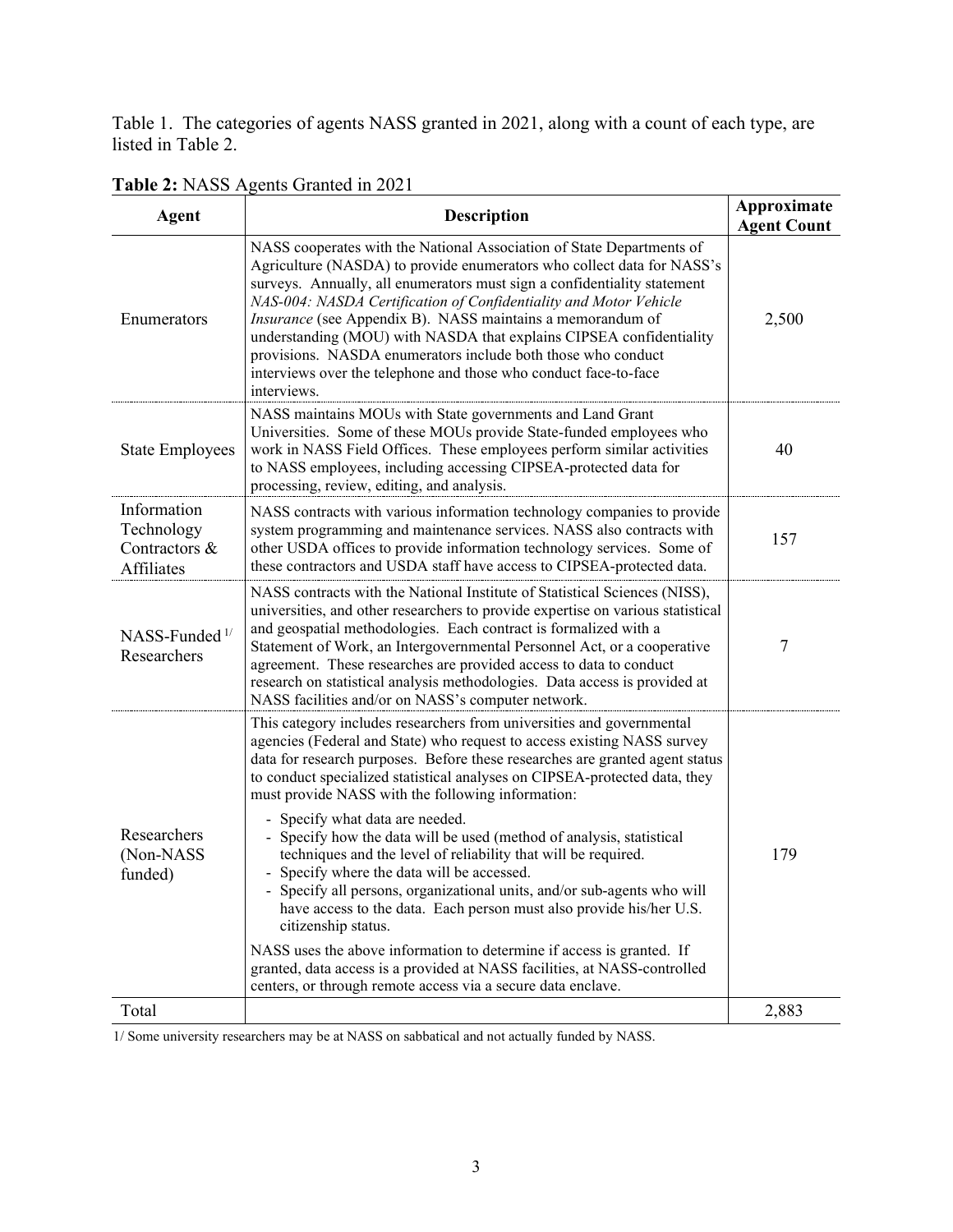## **Data Sharing Activities Under Subtitle B**

This section is not applicable to NASS since NASS is not covered under CIPSEA Subtitle B.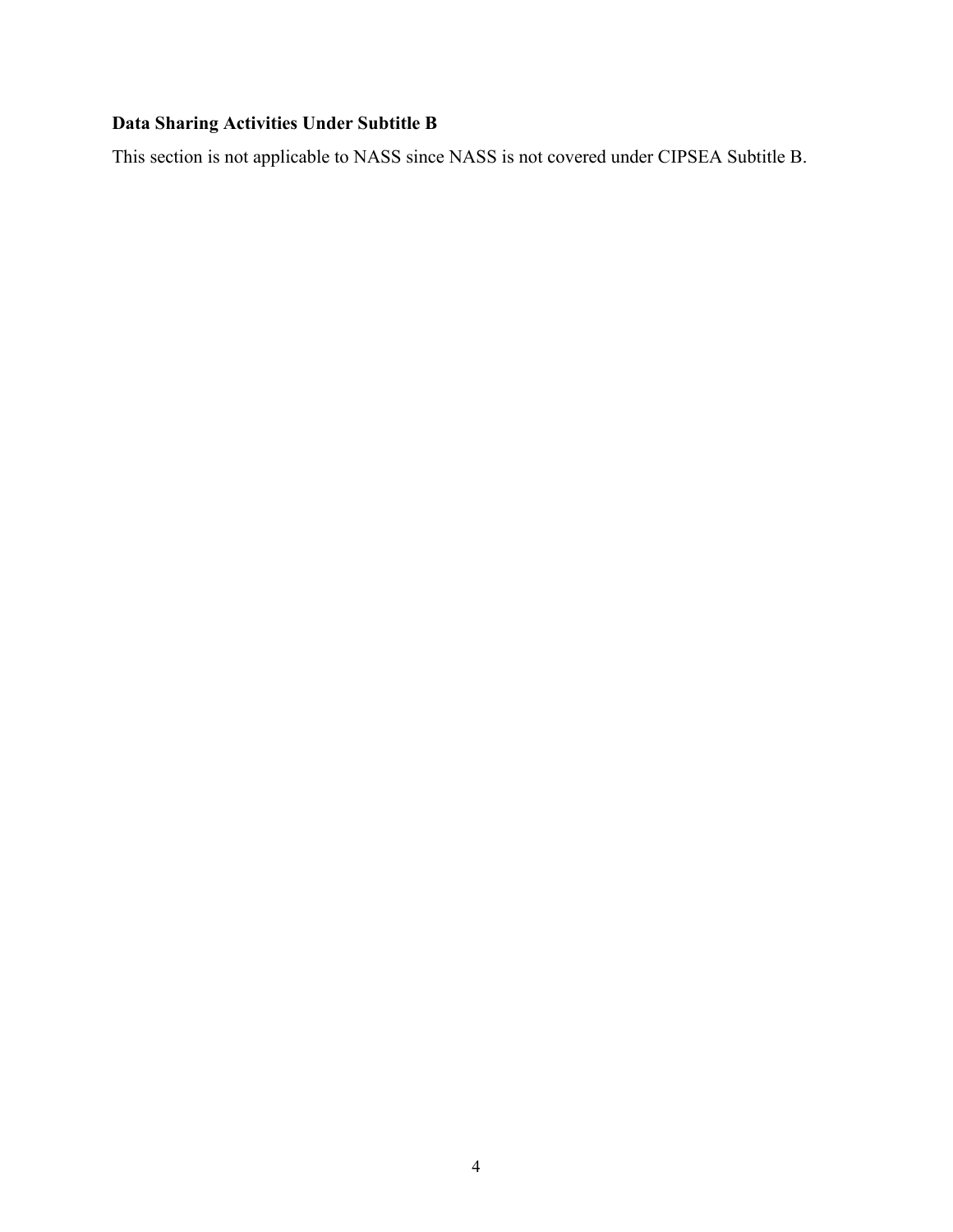## **Appendix A**



USDA NASS HQ Methodology Division

## SEDMB | CDS | Data Lab **CERTIFICATION AND RESTRICTIONS ON USE OF UNPUBLISHED DATA**

ADM-043 USDA-NASS Revised (04*/*21)

Request No

I, state of the stand and agree to the following conditions concerning the use of unpublished data provided by the National Agricultural Statistics Service in response to my request.

The specific data to which this request applies are:

The specific conditions of the agreement are:

- a. Any aggregates, summaries, or analysis that have not been published by the National Agricultural Statistics Service (*NASS*) cannot be considered as official estimates.
- b. All individual report data are confidential and may not be revealed, copied, or transmitted in any form. All summaries and analysis must not reveal individual reports and must be cleared by authorized staff. Access is authorized via (*check one*):

 $\Box$  NASS Data Lab N/A

□ Data Enclave

□ Project Collaboration Only

□ Other:

- c. These data will be used for *statistical and economic research purposes* only.
- d. I will not disseminate or share the data, whether in original form or aggregated, with persons other than those who are directly associated with the project for which the data were obtained and have completed this agreement.
- e. All questions regarding access to these data shall be referred to the Chair of Agricultural Statistic Board for appropriate response.

In addition to the above conditions, I have been provided Title III of Pub. L. No. 115-435, codified in 44 U.S.C. Ch. 35, Section 3572, *Fines and Penalties*, and *Limitations on Use and Disclosure of Data and Information*; 18 U. S. Code 1902, *Disclosure of crop information and speculation thereon*; 18 U. S. Code 1905, *Disclosure of confidential information generally*; 7 U. S. Code 2276, *Confidentiality of information*; and 18 U.S. Code 2072, *False crop reports.*

I certify that I have read the above-mentioned regulations this equal to day of entity that is and will abide by them.

*Name (Type or Print)*

*Organization or Agency/Div/Br.* 

*City and State* Signature **Signature Signature Signature Signature Signature**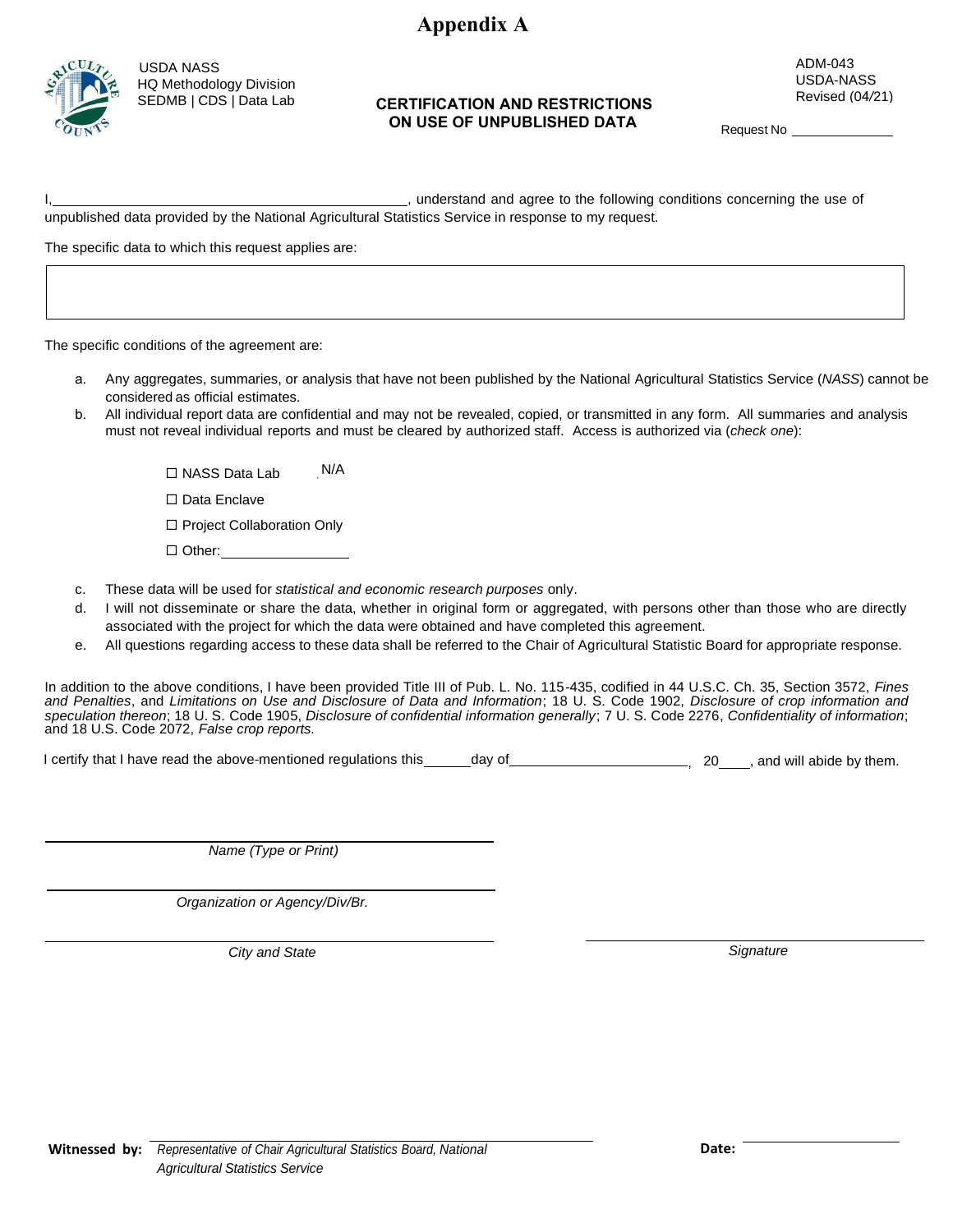#### **Title III of Pub. L. No. 115-435, codified in 44 U.S.C. Ch. 35, Section 3572. Fines and Penalties.**

Whoever, being an officer, employee, or agent of an agency acquiring information for exclusively statistical purposes, having taken and subscribed the oath of office, or having sworn to observe the limitations imposed by Section 3572 (see below), comes into possession of such information by reason of his or her being an officer, employee, or agent and, knowing that the disclosure of the specific information is prohibited under the provisions of this title, willfully discloses the information in any manner to a person or agency not entitled to receive it, shall be guilty of a class E felony and imprisoned for not more than 5 years, or fined not more than \$250,000, or both.

#### **Title III of Pub. L. No. 115-435, codified in 44 U.S.C. Ch. 35, Section 3572. Limitations on Use and Disclosure of Data and Information.**

(a) Use of Statistical Data or Information.--Data or information acquired by an agency under a pledge of confidentiality and for exclusively statistical purposes shall be used by officers, employees, or agents of the agency exclusively for statistical purposes.

(b) Disclosure of Statistical Data or Information.-- (1) Data or information acquired by an agency under a pledge of confidentiality for exclusively statistical purposes shall not be disclosed by an agency in identifiable form, for any use other than an exclusively statistical purpose, except with the informed consent of the respondent. (2) A disclosure pursuant to paragraph (1) is authorized only when the head of the agency approves such disclosure and the disclosure is not prohibited by any other law. (3) This section does not restrict or diminish any confidentiality protections in law that otherwise apply to data or information acquired by an agency under a pledge of confidentiality for exclusively statistical purposes.

(c) Rule for Use of Data or Information for Nonstatistical Purposes.--A statistical agency or unit shall clearly distinguish any data or information it collects for nonstatistical purposes (as authorized by law) and provide notice to the public, before the data or information is collected, that the data or information could be used for nonstatistical purposes.

(d) Designation of Agents.--A statistical agency or unit may designate agents, by contract or by entering into a special agreement containing the provisions required under section 3561(2) for treatment as an agent under that section, who may perform exclusively statistical activities, subject to the limitations and penalties described in this title.

#### **Title 18, U.S. Code, Section 1902 Disclosure of crop information and speculation thereon**

Whoever, being an officer, employee or person acting for or on behalf of the United States or any department or agency thereof, and having by virtue of his office, employment or position, become possessed of information which might influence or affect the market value of any product of the soil grown within the United States, which information is by law or by the rules of such department or agency required to be withheld from publication until a fixed time, willfully imparts, directly or indirectly, such information, or any part thereof, to any person not entitled under the law or the rules of the department or agency to receive the same, or before such information is made public through regular official channels, directly or indirectly speculated in any such product by buying or selling the same in any quantity, shall be fined... or imprisoned..., or both. *<See Fines and Penalties>* No person shall be deemed guilty of a violation of any such rules, unless prior to such alleged violation he shall have had actual knowledge thereof.

#### **Title 18, U.S. Code, Section 1905 Disclosure of confidential information generally**

Whoever, being an officer or employee of the United States or of any department or agency thereof, publishes, divulges, discloses, or makes known in any manner or to any extent not authorized by law any information coming to him in the course of his employment or official duties or by reason of any examination or investigation made by, or return, report or record made to or filed with, such department or agency or officer or employee thereof, which information concerns or relates to the trade secrets, processes, operations, style of work, or apparatus, or to the identity, confidential statistical data, amount or source of any income, profits, losses, or expenditures of any person, firm, partnership, corporation, or association; or permits any income return or copy thereof or any book containing any abstract or particulars thereof to be seen or examined by any person except as provided by law; shall be fined . . ., or imprisoned . . ., or both and shall be removed from office or employment. *<See Fines and Penalties>*

#### **Title 7, U.S. Code, Section 2276 Confidentiality of information**

- (a) In the case of information furnished under a provision of law ...., neither the Secretary of Agriculture, any other officer or employee of the Department of Agriculture or agency thereof, nor any other person may:
	- (1) use such information for a purpose other than the development or reporting of aggregate data in a manner such that the identity of the person who supplied such information is not discernible and is not material to the intended use of such information; or
	- (2) disclose such information to the public, unless such information has been transformed into a statistical or aggregate form that does not allow the identification of the person who supplied particular information.
- (b) (1) In carrying out a provision of law . . ., no department, agency, officer, or employee of the Federal Government, other than the Secretary of Agriculture, shall require a person to furnish a copy of statistical information provided to the Department of Agriculture.
	- (2) A copy of such information:
		- (A) shall be immune from mandatory disclosure of any type, including legal process; and
		- (B) shall not, without the consent of such person be admitted as evidence or used for any purpose in any action, suit, or other judicial or administrative proceeding.
- *(c)* Any person who shall publish, cause to be published, or otherwise publicly release information collected pursuant to a provision of law . . ., in any manner or for any purpose prohibited in section (a), shall be fined . . . or imprisoned . . ., or both. *<See Fines and Penalties>*

#### **Title 18, U.S. Code, Section 2072 False crop reports**

Whoever, being an officer or employee of the United States or any of its agencies, whose duties require the compilation or report of statistics or information relating to the products of the soil, knowingly compiles for issuance, or issues, any false statistics or information as a report of the United States or any of its agencies, shall be fined under this title or imprisoned not more than five years, or both.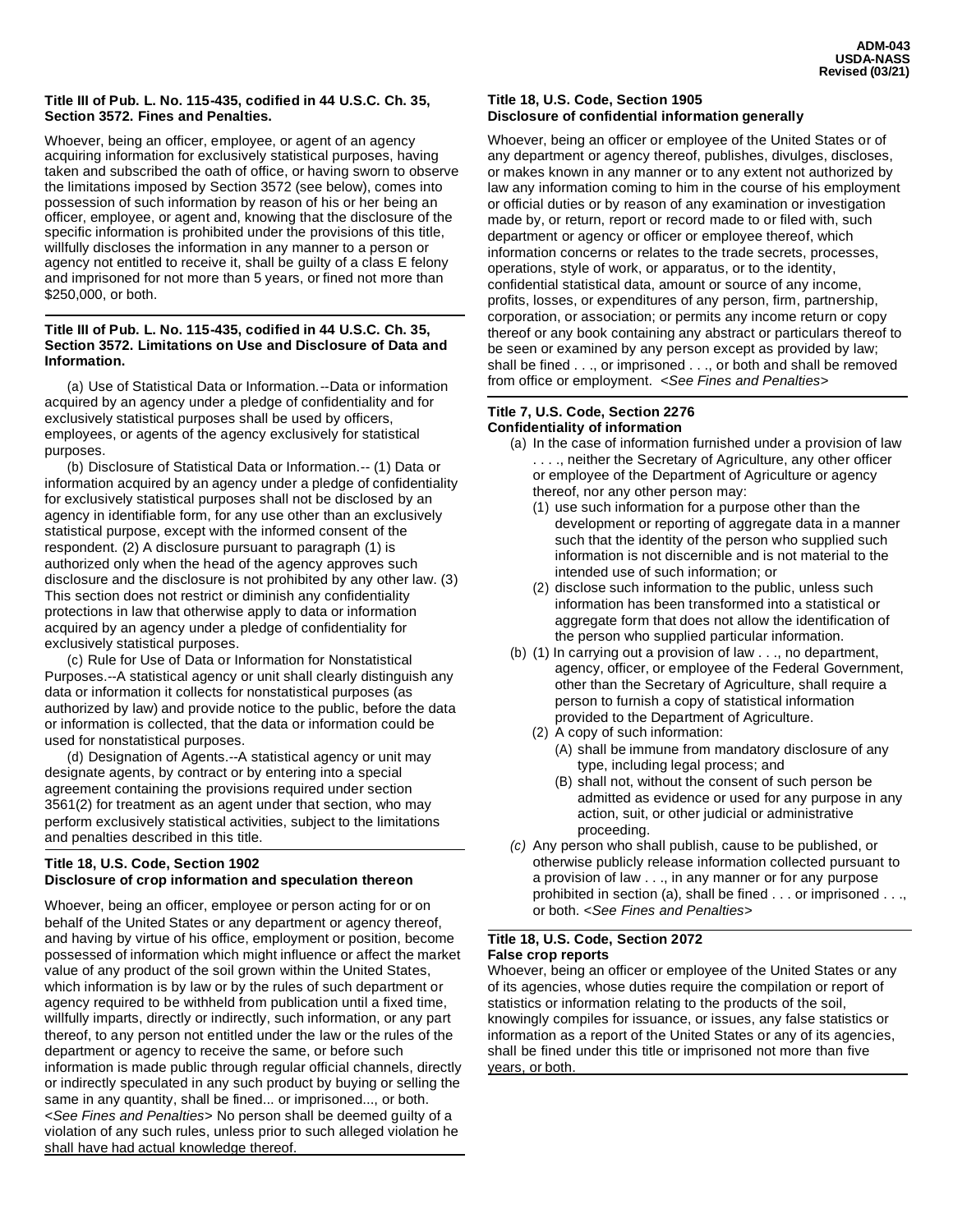## **Appendix B**



## NASDA CERTIFICATION OF CONFIDENTIALITY AND MOTOR VEHICLE INSURANCE

As an Officer, Employee, or Person Acting for or on Behalf of the United States Department of Agriculture in activities related to data collection and preparation of Reports, I fully recognize my responsibility for:

- a. Safeguarding Confidential as well as Nonconfidential types of data, records, or information from unauthorized disclosure, destruction, or modification, whether accidental or intentional.
- b. Maintaining the minimum motor vehicle insurance coverage required in my State, while driving an automobile in relation to NASDA business.

The authorized representative of National Association of State Department of Agriculture and National Agricultural Statistics Service has placed before me the following:

## a. NASS Security Expectations Brochure.

- b. Title 18, United States Code, Paragraph 1905, "Disclosure of confidential Information Generally."
- c. Title III of Pub. L. No. 115-435, codified in 44 U.S.C. Ch. 35 [Confidential Information Protection and Statistical Efficiency Act (CIPSEA)], Section 3572, "Limitations on Use and Disclosure of Data and Information."
- d. Title III of Pub. L. No. 115-435, codified in 44 U.S.C. Ch. 35 (CIPSEA), Section 3572, "Fines and Penalties."
- e. NASDA motor Vehicle Insurance Regulation. (Required of all NASDA employees being reimbursed for mileage in connection with NASDA business.)

I certify that I have read the above mentioned material this  $\_\_\_day$  of  $\_\_\_\_\_\_x, 20\_\_\_\_$  and will abide by them.

Title: Signature: Signature:

(Please type or print in ink the following information)

Name:

Street Address:

City, State, & Zip Code:

Witnessed by:  $Date:$ 

Representative of National Association of State Departments of Agriculture or the National Agricultural Statistics Service